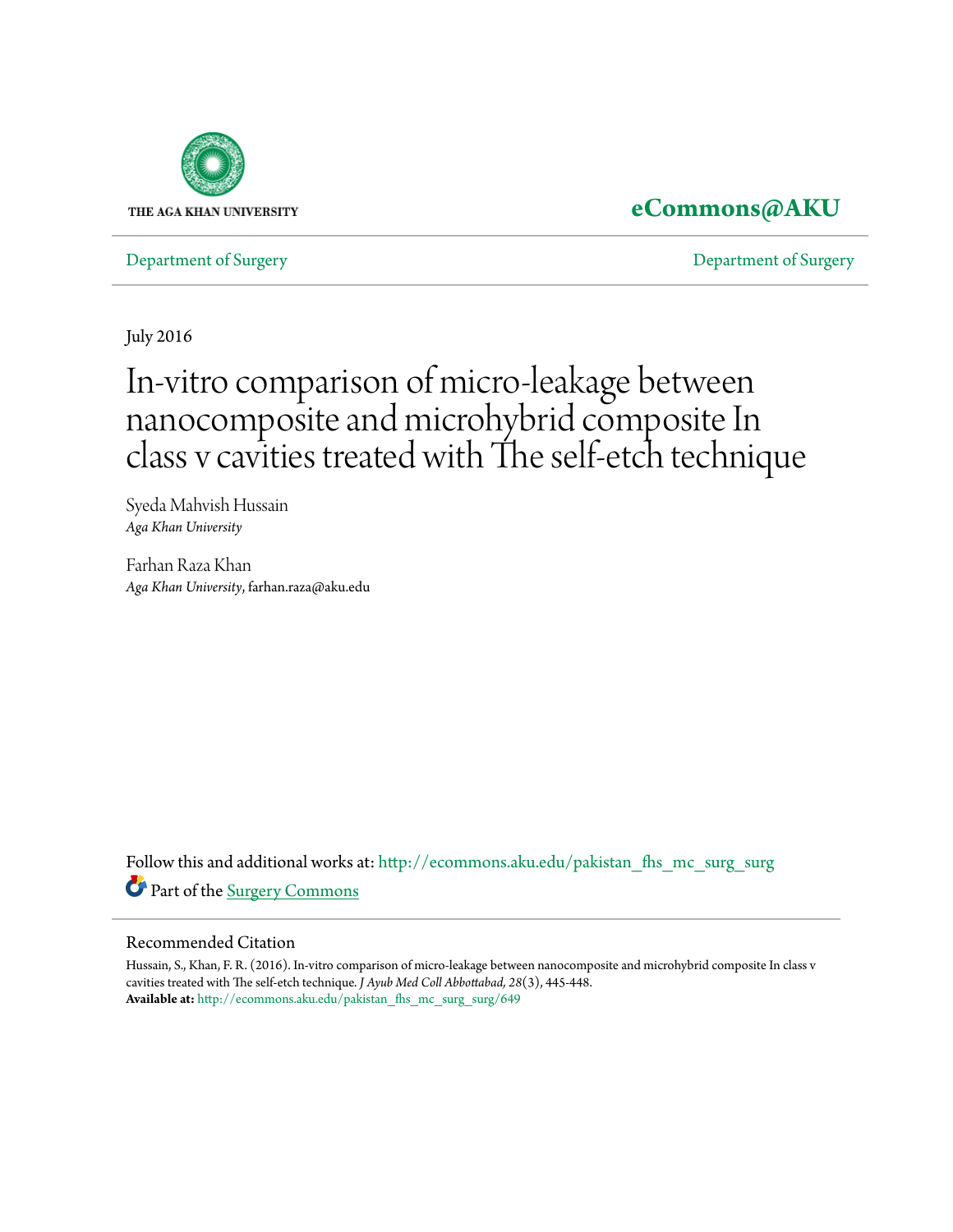# ORIGINAL ARTICLE IN-VITRO COMPARISON OF MICRO-LEAKAGE BETWEEN NANOCOMPOSITE AND MICROHYBRID COMPOSITE IN CLASS V CAVITIES TREATED WITH THE SELF-ETCH TECHNIQUE

#### Syeda Mahvish Hussain, Farhan Raza Khan

Department Surgery, Section of Dentistry, Aga Khan University, Karachi-Pakistan

Background: When a light cure composite resin is used to restore a class V lesion, certain stresses are generated at the tooth-restoration interface. If these stresses exceed the bond strength of the restorative material, microscopic gaps are formed which eventually cause micro-leakage at the tooth-restoration interface. The objective of the present study was to compare the micro-leakage values at the tooth-restoration interface using dye penetration method between a Nano filled and a Micro hybrid light cured composite resin in class V cavities using the self-etch technique. **Methods:** Sixty class V cavities were made coronal to the cemento-enamel junction in the extracted premolars. These were then randomly divided into two study groups. Group A: Self-etch; filled with P-60 (microhybrid) n=30. Group B: Self-etch; filled with Z-350 (nano-filled) n=30. Specimens were subjected to thermo-cycling at 5–55 °C $\pm$ 2 °C with a 30 seconds dwell time. After which they were stained with 2% methylene blue. Later, sectioned bucco-lingually and examined using a stereo microscope (magnification X4) at the occlusal, axial and gingival surfaces. Micro-leakage around the toothrestoration interface was assessed by using the degree of dye penetration in millimetres. Results: There was 100% micro leakage seen at both the occlusal and gingival surfaces when using the P-60 composite. With the Z-350 composite 84% occlusal and 88% of the gingival surfaces exhibited microleakage. Conclusions: With respect to micro-leakage in class V cavities, Z-350 was found to be a superior restorative material compared to P-60 on the occlusal surface. Overall, there is no statistically significant difference in the micro-leakage exhibited by the two restorative materials in class V preparations subjected to self-etch protocol.

Keywords: Class V lesions; self-etch; nanocomposite and micro-hybrid composite. J Ayub Med Coll Abbottabad 2016;28(3):445–8

## INTRODUCTION

Whether the aetiology is caries, tooth wear or excessive tooth brushing, restoring a class V lesion remains a clinical challenge. The location of the lesion makes selection of the material, isolation, retention of the restorative material a hard task. The changes in composite placement technique have significantly improved since the advent of the material. Till date composites are the preferred choice of materials when it comes to properties like aesthetics, adhesion to and conservation of the tooth structure.<sup>1</sup> Mostly due to these reasons, bonded composites are the common choice for aesthetic restoration of class V lesions. 2

When a light cure composite resin in packed in a cavity and cured, certain stresses are generated at the tooth-restoration interface. If these stresses exceed the bond strength of the restorative material, microscopic gaps are formed which eventually cause micro-leakage at the tooth-restoration interface.<sup>3</sup> In terms of volume, a contemporary resin based composite restorative material can undergo polymerization shrinkage ranging from 2.6–7.1%. $4\frac{1}{2}$  One of the ways to overcome this problem is to restore the cavity in multiple but small increments. $8$ A study carried out by Mahapatra *et al*<sup>9</sup> revealed that the micro-leakage scores for micro-hybrid composites were  $0.9\pm0.7$  but for nano-composites, it was  $0.4\pm0.5$  (*p*-

value of <0.05). In another study conducted by Abdul Majeed *et*  $al^{10}$  showed that the mean rank of microleakage seen in cavities restored with micro-hybrid composites was 2.36±0.74 and for restorations done with nano-composites in dentine and cementum it was 1.68±0.82. Thus, the nano-composites exhibited significantly reduced micro-leakage  $(p$ -value  $\leq 0.001$ ). The non-retentive, non-carious Class V lesions are often used to clinically appraise the effectiveness of the various available adhesive systems. Self-etch adhesives were primarily developed to promote ease of use by reducing the number of steps to completing a restoration. Manipulation errors are reduced by a single step application, since there is no more need to mix separate components together. Besides this main advantage, there is also a reported reduction and/or elimination of post-treatment sensitivity possibly because of the proposed increase in dentin substrate adhesion and enhanced marginal integrity.<sup>11</sup>

Most of the micro-leakage comparison studies<sup>12–17</sup> between nano-composite and micro-hybrid composites in Class V cavities have used a rank order scale to grade the degree of micro-leakage. The precise measurement of micro-leakage around composite restorations is scarce. Takahashi *et al.* <sup>17</sup> are one of the few who have used this methodology. The amount of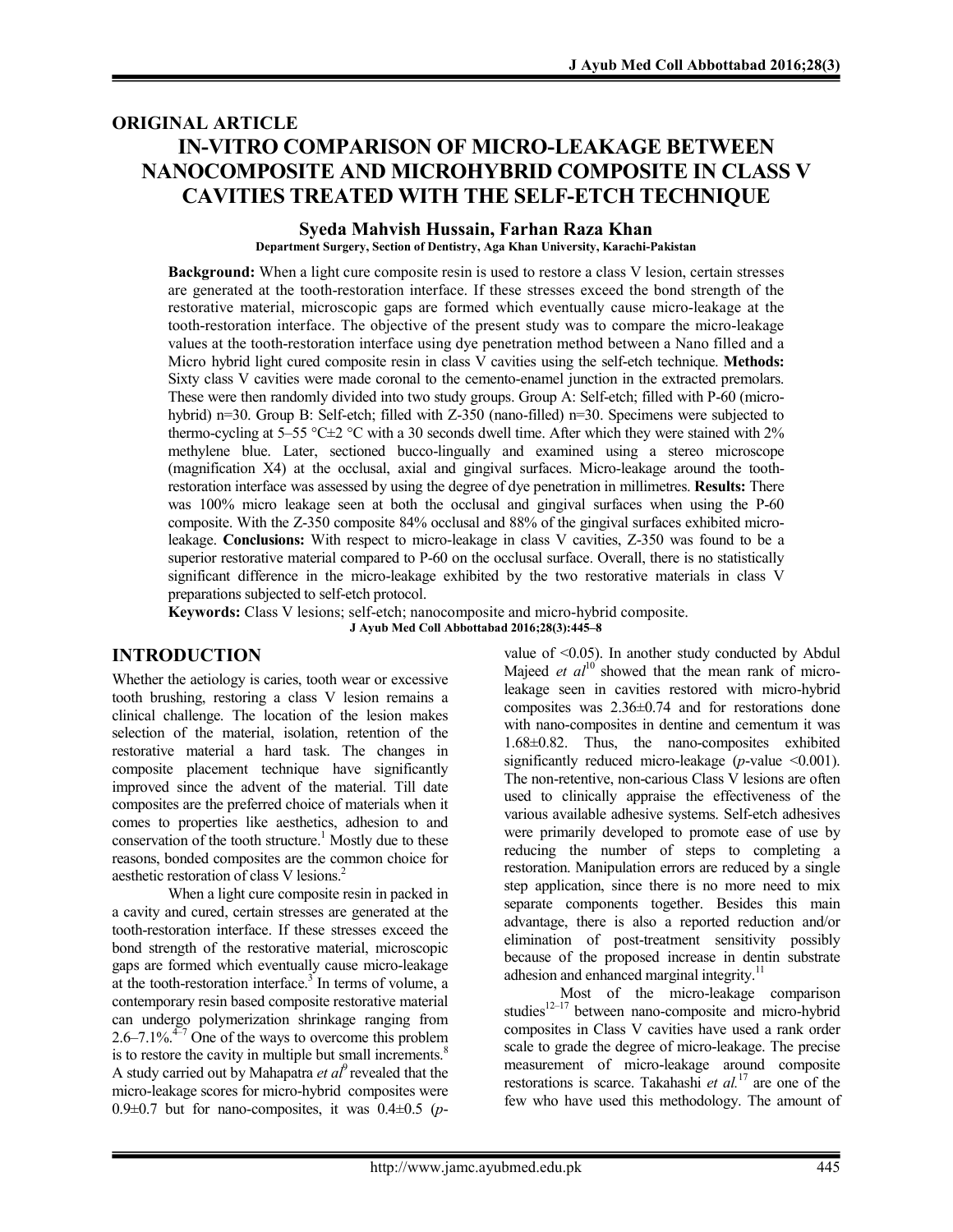micro-leakage around the tooth-restoration interface when measured in millimetres will provide accurate results that can help the clinician to choose the best restorative material and the etching protocol for restoring class V lesions. We speculated that there is a difference in the micro-leakage between micro-hybrid composites versus nano-filled composites. The objective of the present study was to compare the micro-leakage values at the tooth-restoration interface using dye penetration method between a nano-filled and a microhybrid light cured composite resin in class V cavities using the self-etch technique.

#### MATERIALS AND METHODS

An *in-vitro* experimental study was conducted at the dental clinics, dental prosthetics laboratory and the basic sciences laboratory at the Aga Khan University Hospital, Karachi. A non-probability consecutive sampling was done to collect the extracted human maxillary and mandibular first and second premolars. We excluded teeth which were previously cervically restored or grossly decayed or fractured.

The WHO sample size calculator was used to calculate the sample size. The required number turned out to be 30 teeth per group. Since we had two groups in our study, the total number was 60 teeth. The extracted teeth were cleaned with an ultra-sonic scaler to remove all soft tissue and debris, and stored at room temperature in distilled water after the manual cleaning and disinfection with 3% Hydrogen Peroxide. These sixty teeth were randomly divided into the following two study groups: Group A: self-etch; filled with P-60 (micro-hybrid) n=30. Group B: self-etch; filled with Z-350 (nano-filled) n=30.

Once the class V restorations were complete, the teeth were then subjected to thermo-cycling at 5–55 °C $\pm$ 2 °C (150 cycles) with a 30 second dwell time, air dried and covered with two layers of nail polish, except around the restoration. Methylene blue (2%) was placed over the prepared restoration at 37 °C and 100% humidity for 10 minutes, followed by washing and drying. After sectioning the teeth bucco-lingually with a slow speed diamond saw, the split segments (two equal halves) were examined at 4x magnification using a stereo microscope along the restoration at three tooth surfaces (occlusal, axial and gingival) labelled as 'O' 'A' &'G' respectively. Micro-leakage around the toothrestoration interface was assessed by the primary investigator using the degree of dye penetration in millimetres. The co-investigator also measured the micro-leakage in millimetres and the inter-examiner reliability was determined. The Ethical Review Committee of the institution approved the protocol (Ref. 3269-SUR-ERC-2014).

SPSS 19.0 was used for data analysis. Mean and standard deviation of dye penetrations (in mm) was

determined. ANOVA was applied to determine the mean difference in dye penetration at the three surfaces (occlusal, gingival and axial) restored with P-60 versus Z-350 composites. Pearson Correlation test was applied to determine the inter-examiner reliability of the two assessors. A *p*-value of 0.05 was taken as statistically significant.

#### **RESULTS**

Out of the 60 specimens, ten specimens (five of each Z-350 and P-60) were damaged resulting in 50 readable specimens. Each specimen was subjected to three readings occlusal, gingival and axial respectively. The presence or absence of micro-leakage is shown in table-1 while micro-leakage values (in mm) are shown in table-2. Table-3 depicts the inter-examiner reliability.

Table-1: Presence of micro-leakage on tooth surface with the two composite materials

|                 | <b>Surface</b> |           | Micro-leakage |              |  |
|-----------------|----------------|-----------|---------------|--------------|--|
| <b>Material</b> |                | No        | Yes           | <b>Total</b> |  |
|                 |                | $n$ (%)   | $n$ (%)       |              |  |
| P60             | Occlusal       |           | 25(100)       | 25           |  |
|                 | Gingival       |           | 25 (100)      | 25           |  |
|                 | Axial          | 25 (100)  |               | 25           |  |
|                 | Total          | 25 (33.3) | 50 (66.7)     | 75           |  |
| 7350            | Occlusal       | 4(16)     | 21 (84)       | 25           |  |
|                 | Gingival       | 3(12)     | 22 (88)       | 25           |  |
|                 | Axial          | 25 (100)  |               | 25           |  |
|                 | Total          | 32 (42.7) | 43(57.3)      | 75           |  |
| Total           | Occlusal       | (8)<br>4  | 46 (92)       | 50           |  |
|                 | Gingival       | 3(6)      | 47 (94)       | 50           |  |
|                 | Axial          | 50 (100)  |               | 50           |  |
|                 | Total          | 57 (38)   | 93 (62)       | 150          |  |

| Table-2 Comparison of micro-leakage (in mm) at   |
|--------------------------------------------------|
| the three surfaces in the two study groups using |
| the self-etch technique                          |

| <b>Surface</b> | <b>Material</b> | Etch<br>technique | n  | Mean | <b>SD</b> | $p$ -value |
|----------------|-----------------|-------------------|----|------|-----------|------------|
| Occlusal       | P <sub>60</sub> | Self-etch         | 25 | 0.97 | 0.58      | 0.015      |
|                | Z350            | Self-etch         | 25 | 0.58 | 0.52      |            |
| Gingival       | P <sub>60</sub> | Self-etch         | 25 | 0.72 | 0.39      | 1.00       |
|                | Z350            | Self-etch         | 25 | 0.72 | 0.67      |            |
| Axial          | P60             | Self-etch         | 25 | 0.00 | 0.00      | N/A        |
|                | Z350            | Self-etch         | 25 | 0.00 | 0.00      |            |
| Total          | P60             | Self-etch         | 75 | 0.56 | 0.58      | 0.168      |
|                | Z350            | Self-etch         | 75 | 0.43 | 0.57      |            |

Level of significance was set at 0.05.

Table-3: Inter-examiner reliability assessment for micro-leakage

| <b>Correlations</b>                     |                        |            |            |  |  |  |
|-----------------------------------------|------------------------|------------|------------|--|--|--|
|                                         |                        | Examiner A | Examiner B |  |  |  |
| Micro-leakage<br>Examiner A             | Pearson<br>Correlation |            | $0.941$ ** |  |  |  |
|                                         | $p$ -value             |            | < 0.001    |  |  |  |
| Micro-leakage<br>Examiner B<br>$**_{n}$ | Pearson<br>Correlation |            |            |  |  |  |
|                                         | $p$ -value             |            |            |  |  |  |

\*Pearson correlation coefficient was applied. Level of significance was set at 0.05.

#### DISCUSSION

Micro-leakage around dental restorations is a phenomenon that has been assessed, evaluated and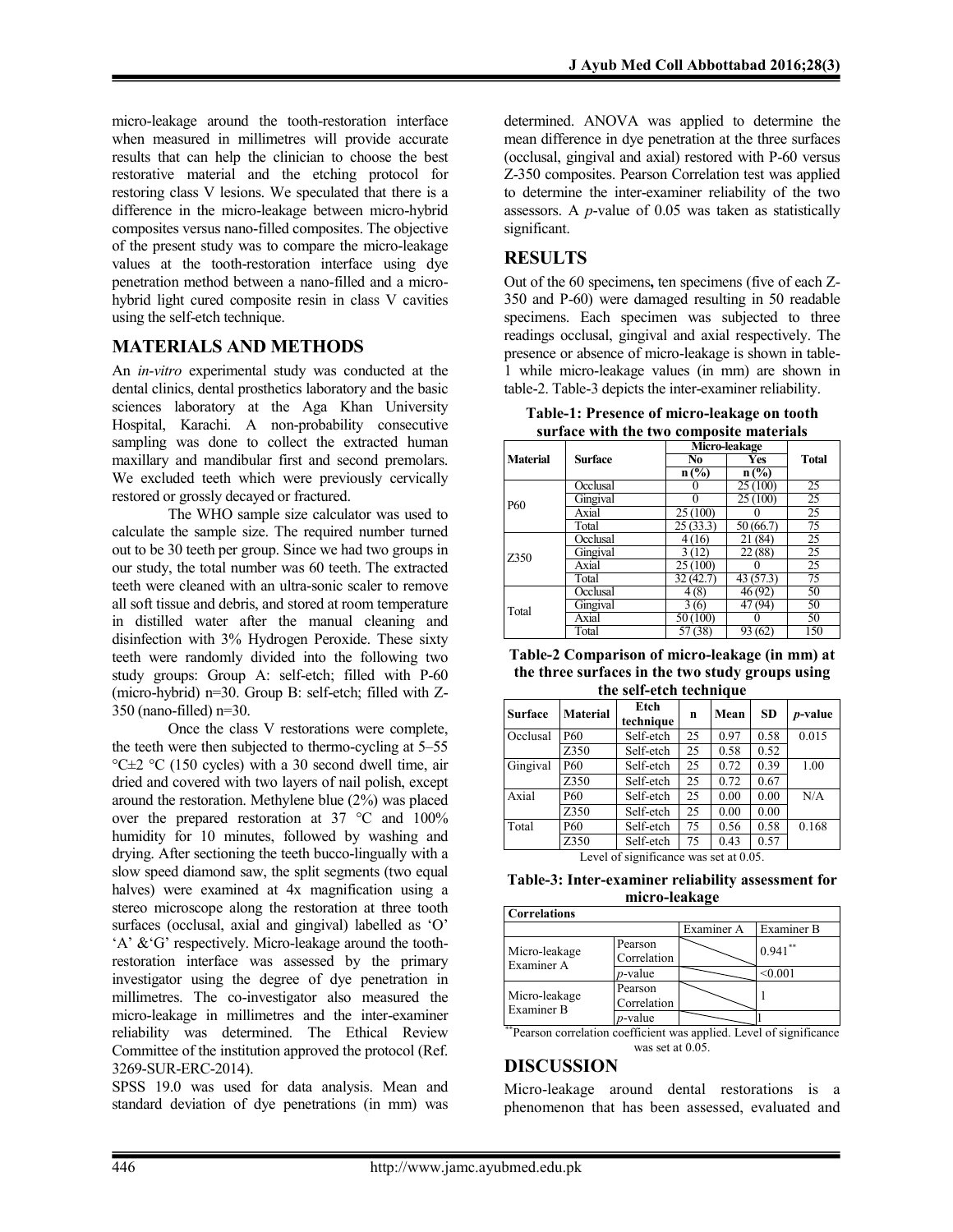documented in numerous in-vitro experiments.<sup>12,13,16,18</sup> As documented in these studies the extent of micro-leakage varies, depending on the type of material used for the restoration, the etching protocol, the adhesive/bonding system used, the design of the cavity preparation, the clinical situation and the skill of the operator. In the present study, two different types of packable light cured composites, i.e., micro-hybrid composite (61% by volume fillers with particle size  $0.01-3.5 \mu m$ ) and nano-composite (75.8% by volume fillers with particle size 4–11 nm) were compared for the micro-leakage in class V lesions using the self-etch adhesive system. It was observed that the mean value of micro-leakage for nano-composite in dentine/the gingival surface of the class V restoration was 0.72±0.67 and for micro-hybrid composite the values were 0.72±0.39 (Table-2).

Several techniques have been developed to assess the cavity-sealing properties of restorations both *in vitro* and *in vivo*. A conventional method for the determination of micro-leakage *in vitro* is by using the dye penetration. Methylene blue in varying concentrations (0.5–5%) is a commonly used dye for this purpose<sup>14,18</sup> but basic fuchsine<sup>19</sup> and silver nitrate<sup>13</sup> have also been used. In the present study, 2% methylene blue staining was done after thermoscycling the specimens for 150 alternating cycles of 5–55 °C $\pm$ 2 °C at a 30 sec dwell time.

Awliya & El-Sahn<sup>13</sup> assessed micro-leakage in class V lesions using flowable nano-composite and micro-hybrid composites. They reported that the mean micro-leakage score around the toothrestoration interface with the micro-hybrid composite was  $2.10\pm7.2$  and for a nano-filled composite, it was  $25.8 \pm 7.5$ . There was a statistically significant difference between the micro-leakage at the occlusal surfaces of micro-hybrid samples 0.97±0.58 and the nano-composite samples 0.58±0.52 in our study (Table-2). Some in-vitro studies<sup>16,20</sup> have compared etching protocols in-terms of micro-leakage or retention of restoration respectively, whilst others have assessed different generations of the same protocol, i.e., self-etch<sup>21</sup>. In another study conducted $^{22}$  both etching protocols were assessed in terms of micro-leakage around the tooth-restoration interface and they found no statistically significant difference between them (*p*-value 0.46).

In-vitro studies on the micro-leakage around the tooth-restoration interface have predominantly used an ordinal scale<sup>10,16,23–25</sup> (grades assigned to the amount of micro-leakage present) to document their results; fewer studies have used a continuous scale to document the micro-leakage, i.e., mm or  $\mu$ m<sup>13,26,27</sup>. The strength of the present study is that the extent of leakage was measured in millimetres by calibrating digital images captured through the microscope. This

methodology has been used in very few studies.<sup>28</sup> The quantitative measurements aid in a more accurate determination of the micro-leakage. The only limitation faced was that the specimens were not subjected to the occlusal loading. Thus, the intra-oral environment was not absolutely mimicked.

Despite of a plethora of micro-leakage studies, restoration of class V lesion still remains a clinical challenge. The probable reason could be the variability in the protocols being followed in these studies. In order to evaluate the clinical success and survival of such restorations, more clinical trials should be performed for both carious and non-carious Class V cervical lesions.

#### **CONCLUSIONS**

- With respect to micro-leakage in class V cavities, Z-350 was found to be a superior restorative material compared to P-60 on the occlusal surface.
- There was no difference in the two materials for micro-leakage at the gingival surfaces.
- No micro-leakage was detected on the axial surface in the either restorative material.
- Overall, there is no statistically significant difference in the micro-leakage exhibited by the two restorative materials.

# AUTHORS' CONTRIBUTION

SMH conceived the idea, conducted the experiment and wrote the manuscript. FRK supervised the project, carried out the statistical analysis and critically reviewed the manuscript.

## REFERENCES

- 1. Ritter AV. Posterior composites revisited. J Esthet Restor Dent 2008;20(1):57–67.
- 2. Toledano M, Osorio E, Osorio R, Garcia-Godoy F. Microleakage of Class V resin-modified glass ionomer and compomer restorations. J Prosthet Dent 1999;81(5):610–5.
- 3. de Almeida JB, Platt JA, Oshida Y, Moore BK, Cochran MA, Eckert GJ. Three different methods to evaluate micro-leakage of packable composites in Class II restorations. Oper Dent 2002;28(4):453–60.
- 4. Feilzer AJ, De Gee AJ, Davidson CL. Curing contraction of composites and glass-ionomer cements. J Prosthet Dent 1988;59(3):297–300.
- 5. Suliman AH, Boyer DB, Lakes RS. Polymerization shrinkage of composite resins: comparison with tooth deformation. J Prosthet Dent 1994;71(1):7–12.
- 6. Neiva IF, de Andrada MA, Baratieri LN, Monteiro Junior S, Ritter AV. An in vitro study of the effect of restorative technique on marginal leakage in posterior composites. Oper Dent 1998;23(6):282–9.
- 7. Bagis YH, Baltacioglu IH, Kahyaogullari S. Comparing micro-leakage and the layering methods of silorane-based resin composite in wide Class II MOD cavities. Oper Dent 2009;34(5):578–85.
- 8. HF A. Resin polymerization. In: HF A, editor. Tooth coloured restoratives principles and techniques. 9th ed. Hamilton, Ontario Canada: BC Decker Inc; 2002. p. 81–110.